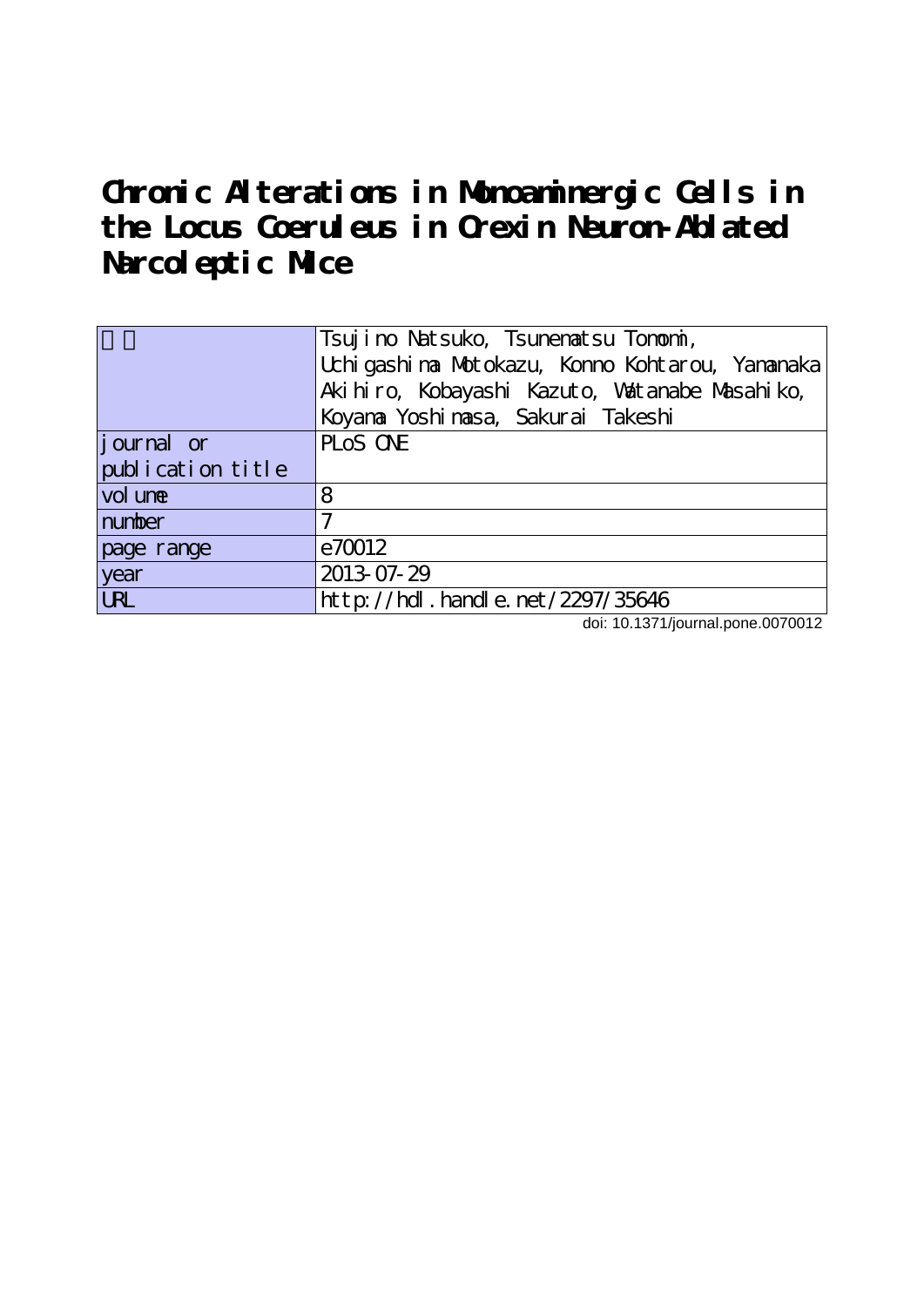# Chronic Alterations in Monoaminergic Cells in the Locus Coeruleus in Orexin Neuron-Ablated Narcoleptic Mice

# Natsuko Tsujino<sup>1,2</sup>, Tomomi Tsunematsu<sup>3</sup>, Motokazu Uchigashima<sup>4</sup>, Kohtarou Konno<sup>4</sup>, Akihiro Yamanaka<sup>3</sup>, Kazuto Kobayashi<sup>5</sup>, Masahiko Watanabe<sup>4</sup>, Yoshimasa Koyama<sup>6</sup>\*, Takeshi Sakurai<sup>1,2</sup>\*

1 Department of Molecular Neuroscience and Integrative Physiology, Faculty of Medicine, Kanazawa University, Kanazawa, Ishikawa, Japan, 2 International Institute for Integrative Sleep Medicine, University of Tsukuba, Tsukuba, Japan, 3 Research Institute of Environmental Medicine, Nagoya University, Nagoya, Japan, 4 Department of Anatomy and Embryology, Graduate School of Medicine, Hokkaido University, Sapporo, Japan, 5Department of Molecular Genetics, Fukushima Medical University School of Medicine, Fukushima, Japan, 6 Department of Science and Technology, Fukushima University, Fukushima, Japan

# Abstract

Narcolepsy patients often suffer from insomnia in addition to excessive daytime sleepiness. Narcoleptic animals also show behavioral instability characterized by frequent transitions between all vigilance states, exhibiting very short bouts of NREM sleep as well as wakefulness. The instability of wakefulness states in narcolepsy is thought to be due to deficiency of orexins, neuropeptides produced in the lateral hypothalamic neurons, which play a highly important role in maintaining wakefulness. However, the mechanism responsible for sleep instability in this disorder remains to be elucidated. Because firing of orexin neurons ceases during sleep in healthy animals, deficiency of orexins does not explain the abnormality of sleep. We hypothesized that chronic compensatory changes in the neurophysiologica activity of the locus coeruleus (LC) and dorsal raphe (DR) nucleus in response to the progressive loss of endogenous orexin tone underlie the pathological regulation of sleep/wake states. To evaluate this hypothesis, we examined firing patterns of serotonergic (5-HT) neurons and noradrenergic (NA) neurons in the brain stem, two important neuronal populations in the regulation of sleep/ wakefulness states. We recorded single-unit activities of 5-HT neurons and NA neurons in the DR nucleus and LC of orexin neuron-ablated narcoleptic mice. We found that while the firing pattern of 5-HT neurons in narcoleptic mice was similar to that in wildtype mice, that of NA neurons was significantly different from that in wildtype mice. In narcoleptic mice, NA neurons showed a higher firing frequency during both wakefulness and NREM sleep as compared with wildtype mice. In vitro patch-clamp study of NA neurons of narcoleptic mice suggested a functional decrease of GABAergic input to these neurons. These alterations might play roles in the sleep abnormality in narcolepsy.

Citation: Tsujino N, Tsunematsu T, Uchigashima M, Konno K, Yamanaka A, et al. (2013) Chronic Alterations in Monoaminergic Cells in the Locus Coeruleus in Orexin Neuron-Ablated Narcoleptic Mice. PLoS ONE 8(7): e70012. doi:10.1371/journal.pone.0070012

**Editor:** Oscar Arias-Carrion, Hospital General Dr. Manuel Gea González, Mexico

Received April 19, 2013; Accepted June 13, 2013; Published July 29, 2013

Copyright: @ 2013 Tsujino et al. This is an open-access article distributed under the terms of the Creative Commons Attribution License, which permits unrestricted use, distribution, and reproduction in any medium, provided the original author and source are credited.

Funding: This study was supported by Grants-in-aid for Scientific Research (B) for Young Scientists and the Cabinet Office, Government of Japan through its ''Funding Program for Next Generation World-Leading Researchers.'' The funders had no role in study design, data collection and analysis, decision to publish, or preparation of the manuscript.

Competing Interests: The authors have declared that no competing interests exist.

\* E-mail: tsakurai@med.kanazawa-u.ac.jp (TS); koyamay@sss.fukushima-u.ac.jp (YK)

# Introduction

Orexin A and orexin B (hypocretin 1 and hypocretin 2) are hypothalamic neuropeptides implicated in the regulation of sleep/ wakefulness states [1,2].

Orexin neurons diffusely innervate the entire neuroaxis excluding the cerebellum, with particularly dense innervation to monoaminergic/cholinergic nuclei in the brain stem, such as the raphe nuclei, tuberomammillary nucleus (TMN), locus coeruleus (LC), and laterodorsal/pedunculopontine tegmental nuclei (LDT/ PPT) [3,4]. These nuclei are thought to play important roles in sleep/wakefulness regulation.

The role of these monoaminergic/cholinergic neurons in sleep/ wakefulness regulation has been clarified by the correlation of their spontaneous firing frequency with the sleep-waking cycle [5–10]. Monoaminergic release in several cortical and subcortical sites was also correlated with the sleep-waking cycle  $[11-17]$ .

Several lines of evidence have suggested that orexins maintain wakefulness by regulating these monoaminergic neurons. Firstly, two orexin receptors are differentially expressed in these nuclei [18,19]. Secondly, electrophysiological studies showed that orexins excite these monoaminergic neurons [20–22]. Thirdly, the change in firing rate of orexin neurons showed a similar pattern to that of monoaminegic neurons [23–25], with rapid firing during wakefulness and attenuation of firing during sleep.

Selective loss of orexin neurons causes the sleep disorder, narcolepsy, in humans and animals. Although the cardinal symptom of human narcolepsy is severe excessive daytime sleepiness, patients also frequently suffer from insomnia with premature nocturnal awakening. Orexin-deficient mice also show short bouts of both NREM sleep and wakefulness. These mice have more transitions between all states [26]. Abnormality of NREM sleep cannot be simply explained by orexin deficiency, because orexin neurons cease firing during sleep [23–25]. Therefore, we hypothesized that chronic compensatory changes in the function of wake-promoting regions might affect NREM sleep in narcolepsy.

In this study, we examined whether the activity of monoaminergic neurons is changed in narcolepsy model mice, in relation to their activities during sleep/wakefulness states. Although 5-HT

**O PLOS** ONE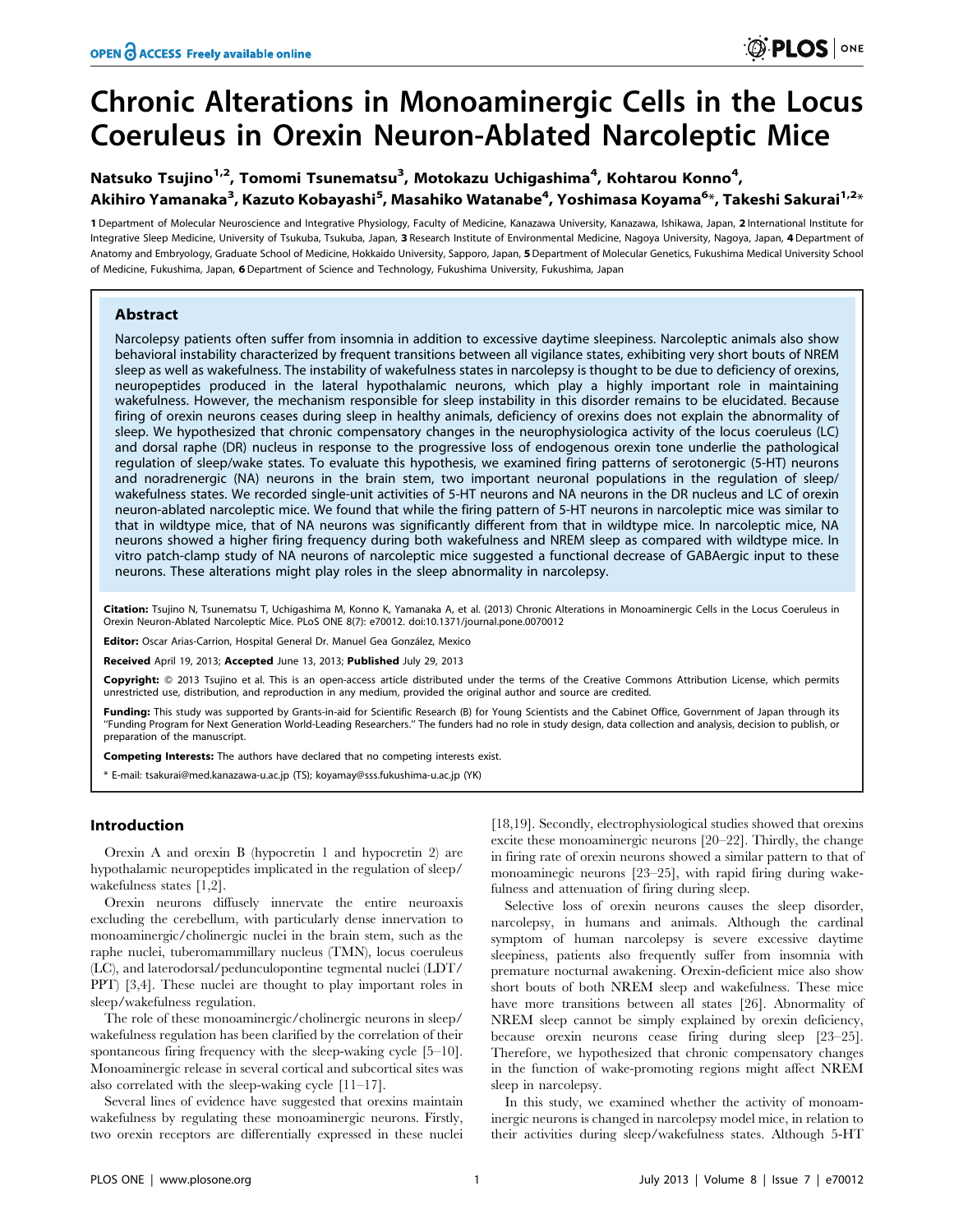neurons showed almost normal firing patterns according to behavioral states, NA neurons in the LC showed an altered firing pattern. NA neurons in *orexin/ataxin-3* mice showed higher activity as compared with those in wildtype mice during both wakefulness and NREM sleep, especially in the early epoch of NREM sleep. We also found that the frequencies of sIPSCs and mIPSCs of NA neurons were markedly decreased in orexin/ataxin-3 mice as compared with wildtype mice, suggesting that the increase in firing rate of NA neurons might be due to alterations in GABAergic input to these cells.

#### Results

# Characteristics of Sleep States of Orexin/Ataxin-3 Mice Under Recording Condition

To record single-unit activities of neurons extracellularly in a non-anesthetized mouse, we restrained the mouse in a stereotaxic frame with a plastic plate attached to its skull. To examine the effect of this restrained condition on the sleep/wakefulness cycle, orexin/ataxin-3 mice and their wildtype littermates were analyzed by simultaneous EEG/EMG recording. We found that the sleep/ wakefulness characteristics of orexin/ataxin-3 mice were comparable to those of wildtype mice under this recording condition in the late light period (from 13:00 to 18:00). The percentage of the total of each episode time was similar in both groups  $(W, 19.6 \pm 2.6 \text{ vs } 10.6 \pm 1.6 \text{ s})$ 24.7 $\pm$ 4.3%; NREM sleep, 59.8 $\pm$ 2.6 vs 55.4 $\pm$ 1.0%; REM sleep,  $20.0\pm2.2$  vs  $18.7\pm3.3\%$ ; quiet waking (qW),  $0.5\pm0.4$  vs 1.1 $\pm$ 4.5%, wildtype mice vs *orexin/ataxin-3* mice, t<sub>7</sub>= 0.74  $p = 0.37$ ,  $t_4 = 1.68$   $p = 0.2$ ,  $t_7 = 0.30$   $p = 0.77$ ,  $t_7 = 0.97$   $p = 0.36$ , respectively). The mean episode durations in *orexin/ataxin-3* mice also did not show a significant difference to those in wildtype mice (W,  $16.1 \pm 1.4$  vs  $17.0 \pm 1.0$  s; NREM sleep,  $49.1 \pm 6.5$  vs  $39.8 \pm 6.6$ s; REM sleep,  $91.8 \pm 12.5$  vs  $95.6 \pm 10.2$  s; qW  $5.9 \pm 3.4$  vs  $10.3 \pm 2.1$  s, wildtype mice vs orexin/ataxin-3 mice,  $t_7 = 0.54$  p = 0.60,  $t_7 = 0.99$  p = 0.35,  $t_7 = 0.24$  p = 0.81,  $t_7 = 1.14$  p = 0.29, respectively). There was no significant difference in REM sleep latency between genotypes  $(65.4 \pm 4.5 \text{ vs } 10^{-10})$  $59.1 \pm 4.2$  s, wildtype mice vs orexin/ataxin-3 mice,  $t_7 = 1.02$  p = 0.34, respectively). Episode number per unit time in orexin/ataxin-3 mice was not significantly different from that in wildtype mice (n = 10, t<sub>7</sub> = 1.06 p = 0.32). EEG/EMG recording showed no direct transition from the awake state to REM sleep during the recording time, consistent with a previous report showing that nearly all episodes of cataplexy occurred during the dark period [26,27].

In our previous report, in a freely moving condition, the percentages of wakefulness and NREM sleep time were almost the same in wildtype and orexin/ataxin-3 mice. This result was reproduced in a head-restrained condition. Although the total time of REM sleep in the light period was shorter in *orexin/ataxin-3* mice than in wildtype mice in a freely moving condition [27], there was no significant difference between the two genotypes in a headrestrained condition. However, in the head-restrained condition, we observed a relatively longer REM sleep time as compared to that in a freely behaving condition. We also observed a considerably shorter length of NREM sleep (39–49 s). These might possibly be due to the restraint stress. We analyzed the total gathered sleep time data obtained from the mice in which extracellular recordings were successfully obtained. Recordings were lost mainly when mice were in active wakefulness. These conditions made the amount of REM sleep longer in our recording condition than in a normal freely behaving condition.

We also examined whether head-restrained stress equally affected orexin/ataxin-3 and wildtype mice. Corticotropin releasing factor mRNA and serum corticosterone levels in a restrained condition showed no significant difference between these two genotypes  $(1.80 \pm 0.40 \text{ vs } 1.24 \pm 0.08, 237.5 \pm 54.9 \text{ vs } 389.0 \pm 45.1,$ wildtype mice vs *orexin/ataxin-3* mice,  $t_8 = 1.34$  p = 0.22,  $t_9 = 2.07$  p = 0.07, respectively). This result suggests that our recording condition evoked similar physiological stress in orexin/ ataxin-3 and wildtype mice.

#### Firing of Serotonergic Neurons in Wildtype Mice

Similarly to in rats, mouse 5-HT neurons were identified by their typical broad spike. In addition, the broad-spike neurons were characterized by their negative component, with a slowly decaying slope being much smaller in amplitude than the positive component and a shoulder on the descending phase of action potentials (Fig. 1A). Histological evaluation validated that the recorded neurons were all located within the area corresponding to the DR (Fig. 1B). Neurons were recorded for 3 to 20 min, and were typically lost during large movements associated with periods of active wakefulness.

Recorded neurons showed changes in spontaneous firing frequency that correlated with the sleep/wakefulness cycle (Fig. 1C). During wakefulness, mean firing frequency was  $2.96\pm0.57$  Hz (n = 19). During NREM sleep, these cells showed a decrease in firing frequency to  $0.68 \pm 0.12$  Hz (n = 21). During REM sleep, they nearly ceased firing  $(0.06 \pm 0.05 \text{ Hz}, n = 14)$ (Fig. 1E). Coefficient of variation (C.V.) of the spike interval of W, NREM sleep and REM sleep was  $0.64 \pm 0.05$  (n = 19),  $0.90 \pm 0.13$  $(n = 21)$  and  $0.26 \pm 0.20$   $(n = 14)$ , respectively.

#### Firing of Serotonergic Neurons in Orexin/Ataxin-3 Mice

A total of 24 5-HT neurons in the DR of orexin/ataxin-3 mice were recorded. The overall firing patterns of 5-HT neurons in orexin/ataxin-3 mice across the sleep-wakefulness cycle are illustrated in Fig. 1D. Mean firing rates of 5-HT neurons in orexin/ataxin-3 were  $2.80 \pm 0.47$  Hz (n = 18) during W,  $0.98\pm0.18$  Hz (n = 23) during NREM sleep, and  $0.05\pm0.02$  Hz  $(n = 14)$  during REM sleep (Fig. 1E).

The firing frequency in NREM sleep in orexin/ataxin-3 mice tended to be higher but the difference did not reach significance  $(0.98\pm0.18$  and  $0.68\pm0.12$  Hz, respectively,  $t_{42} = 1.37$  p = 0.17). Mean firing frequency during W and REM sleep also showed no significant difference. C.V. of the spike interval in W, NREM sleep and REM sleep was  $0.59 \pm 0.05$  (n = 18),  $1.12 \pm 0.16$  (n = 23), and  $0.53\pm0.26$  (n = 14). Again, there was no significant difference in this parameter between orexin/ataxin-3 mice and wildtype mice  $(t_{35}= 0.62 \text{ } p = 0.54, t_{42}= 1.06 \text{ } p = 0.29, t_{26}= 0.81 \text{ } p = 0.43,$ respectively). These observations suggest that 5-HT neurons in orexin/ataxin-3 mice have almost normal firing frequency and normal firing patterns in all sleep/wakefulness states, consistent with a previous report showing that the discharge patterns of serotonergic dorsal raphe cells of narcoleptic dogs across sleepwaking states did not differ from those recorded in normal animals, with tonic discharge in waking, reduced activity in non-REM sleep and cessation of activity in REM sleep [28].

#### Firing of Noradrenergic Neurons in Wildtype Mice

NA neurons were identified mainly by their typical broad action potentials, with a spike shape similar to that of 5-HT neurons. Spontaneous firing frequency during the sleep-waking cycle was used only as a guide (Fig. 2A, C). Histological examination performed by marking the recording position after recording validated that the recording area corresponded to the LC (Fig. 2B). Their mean firing frequency was  $1.00\pm0.26$  Hz (n = 9) during W. During NREM sleep, most NA neurons ceased firing 1 to 2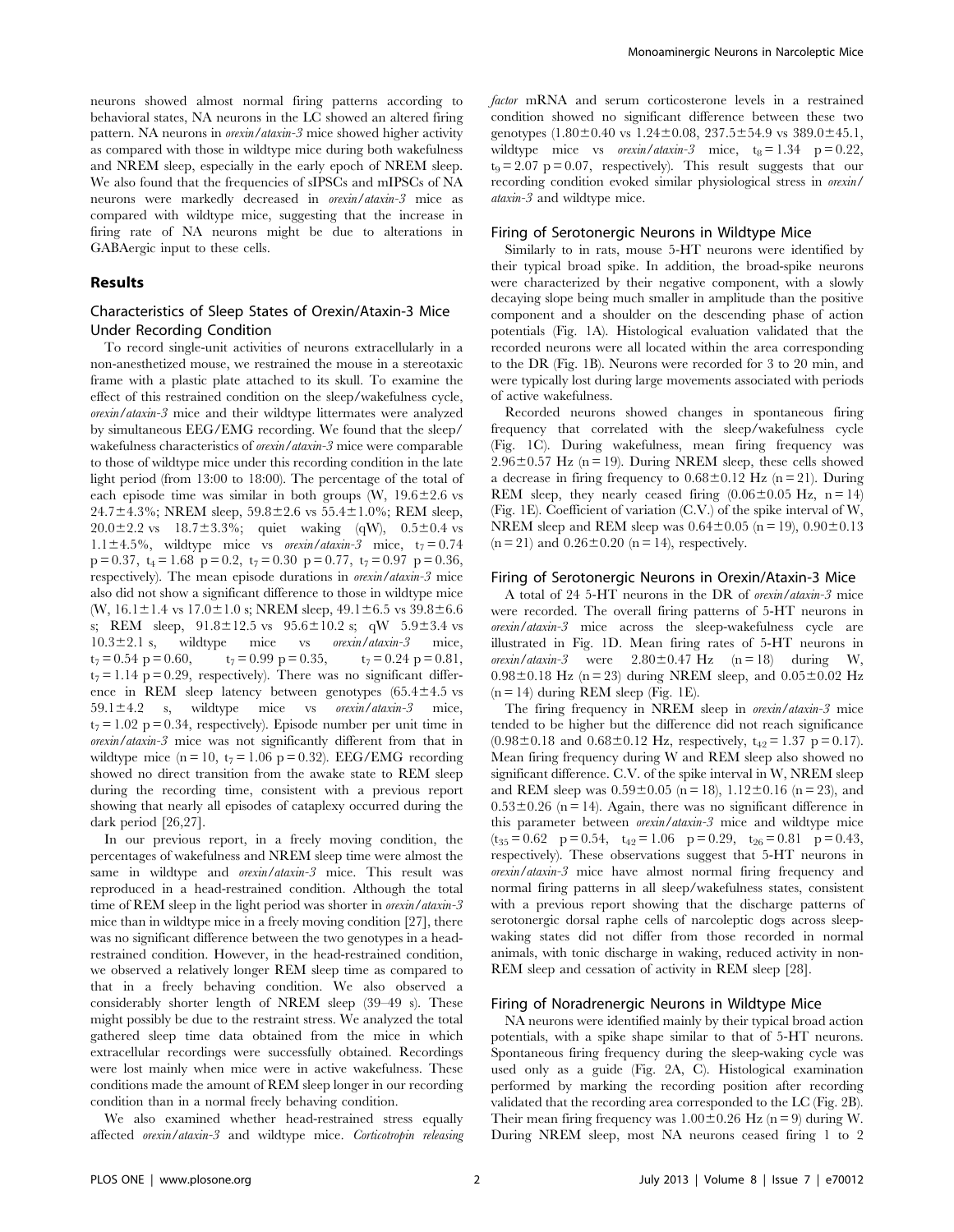

Figure 1. Single unit recordings of 5-HT neurons in dorsal raphe nucleus of wildtype mice and orexin/ataxin-3 mice in different behavioral states. A, Averaged trace of action potentials of neurons recorded from DR. 5-HT neurons displayed a broad asymmetrical biphasic spike wave form. The first positive component had large amplitude. The descending part often exhibited a shoulder. The negative component decayed slowly and its amplitude was much smaller than that of the positive component. B, Histological verification of recording position. Left panel, Pontamine Sky Blue deposit indicated by an arrowhead is seen in electrode track near the DR. Right panel, Locations of recorded neurons are plotted as black dots on diagrams of serial coronal sections in DR. The number below each section denotes distance (mm) from bregma. C, Representative traces of 5-HT neuron spikes and EEG/EMG recordings in wildtype mice. The firing rate of this neuron increased during W, gradually decreased during NREM sleep, and was inactive during REM sleep. States were judged by EEG and EMG recordings. D, Representative traces of 5-HT neuron spikes and EEG/EMG recordings in orexin/ataxin-3 mice. Firing patterns across W-NREM sleep and REM sleep-W transitions were not different from those in wildtype mice. E, Firing frequency of 5-HT neurons in wildtype mice (W, NREM, REM: n = 19, 21, 14) and orexin/ataxin-3 mice (W, NREM, REM: n = 18, 23, 14). Abbreviations: W, waking; DRC, dorsal raphe caudal part; DRD, dorsal raphe dorsal part; DRI, dorsal raphe interfascicular part; DRV, dorsal raphe ventral part; DRVL, dorsal raphe ventrolateral part. doi:10.1371/journal.pone.0070012.g001

seconds prior to the onset of EEG synchronization (firing frequency was  $0.07 \pm 0.05$  Hz, n = 19). Firing of NA neurons abruptly ceased at the boundaries of W and NREM sleep. This pattern is distinct from the firing pattern of 5-HT neurons, which showed a gradual decrease of firing during NREM sleep (Fig. 2E). This suggests that the firing pattern of NA neurons is more tightly regulated according to vigilance states as compared with 5-HT neurons.

During REM sleep, they were completely silent (firing frequency was 0 Hz,  $n = 9$ ). C.V. of the spike interval of W, NREM sleep and REM sleep was  $0.94 \pm 0.10$  (n = 9),  $0.18 \pm 0.08$  $(n = 19)$  and 0  $(n = 9)$ , respectively.

## Firing of NA Neurons in Orexin/Ataxin-3 Mice

The overall mean firing rates of NA neurons in *orexin/ataxin-3* mice were significantly higher than those in wildtype mice during W (1.87 $\pm$ 0.27 Hz, n = 11, t<sub>18</sub> = 2.37 p = 0.029) and NREM sleep  $(0.23 \pm 0.05 \text{ Hz}, \text{ n} = 19, \text{ t}_{36} = 2.18 \text{ p} = 0.036)$  (Fig. 2E). Firing frequency of NA neurons in orexin/ataxin-3 mice during REM sleep  $(0.01 \pm 0.01$  Hz, n = 7) was similar to that in wildtype mice (Fig. 2E). C.V. of the spike interval during W, NREM sleep and REM sleep was  $0.70 \pm 0.04$  (n = 11),  $0.75 \pm 0.15$  (n = 19), and  $0.10\pm0.10$  (n = 7), respectively. C.V. during W was significantly smaller than that in wildtype  $(t_{18} = 2.33 \text{ p} = 0.04)$ , suggesting that the increase in firing rate of NA neurons during W is due to an increase in persistent synaptic excitatory input and/or a decrease in persistent synaptic inhibitory input to NA neurons rather than periodic phasic excitation of NA neurons. On the contrary, during NREM sleep, C.V. of the spike interval was significantly greater in *orexin/ataxin-3* mice than in wildtype mice  $(t_{36} = 3.41 \text{ p} = 0.002)$ , reflecting a relatively more irregular distribution of interspike intervals in orexin/ataxin-3 neurons during NREM sleep.

During NREM sleep, NA neurons in orexin/ataxin-3 mice showed significant differences in firing profile in the early time window of NREM sleep as compared with those in wildtype mice. In wildtype mice, NA neurons ceased firing immediately before the onset of EEG synchronization. In contrast, in orexin/ataxin-3 mice, NA neurons continued to fire after entry into NREM sleep (Fig. 2C, D). This remaining firing lasted at least 60 sec.

We examined the time course of the decrease in firing frequency of NA neurons every 20 seconds from the start of NREM sleep (Fig. 2F). In the first 20-second window, firing frequency of NA neurons in *orexin/ataxin-3* showed a tendency to be higher than that in wildtype (orexin/ataxin-3, 0.325 Hz; wildtype, 0.136 Hz,  $t_{33} = 2.02$  p = 0.052). In the next 20-second window, firing frequency in orexin/ataxin-3 was significantly higher than that in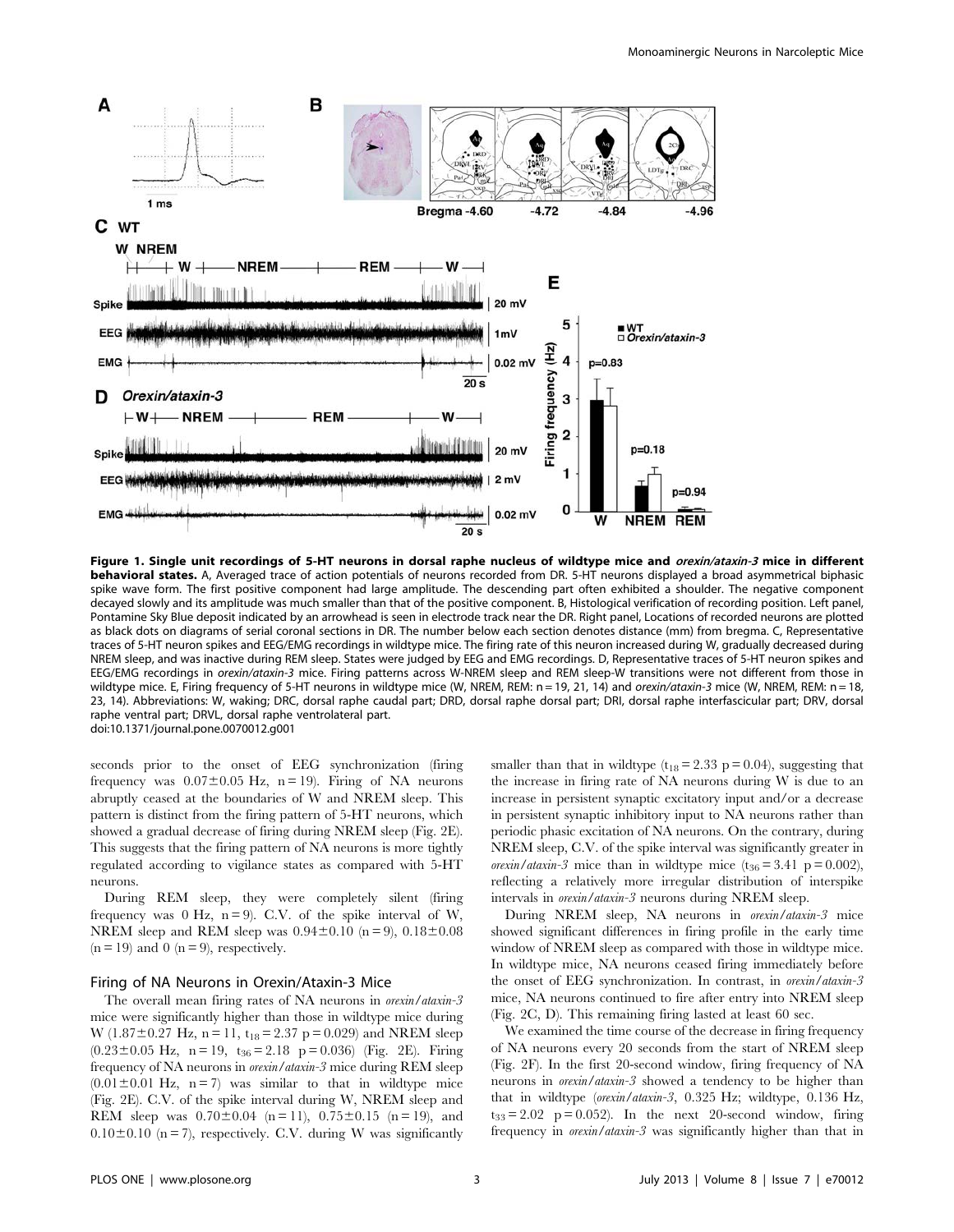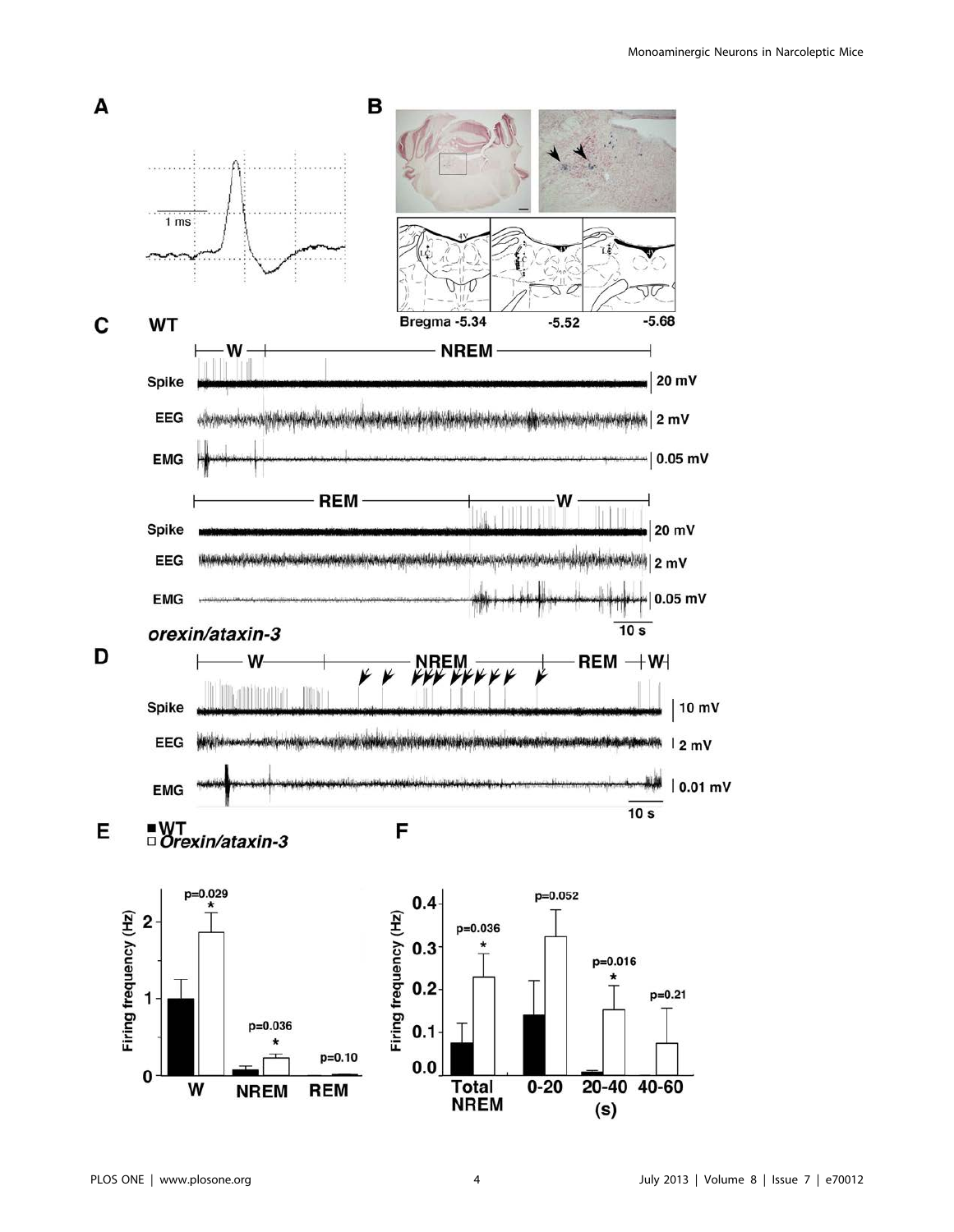Figure 2. Single unit recordings of NA neurons in LC of wildtype mice and *orexin/ataxin-3* mice in different behavioral states. A, Averaged trace of action potentials of neurons recorded from LC. NA neurons displayed a broad asymmetrical biphasic spike waveform like that of 5- HT neurons in Fig. 1. B, Histological verification of recording position. Upper panels, Typical example of histological appearance. Pontamine Sky Blue deposits indicated by arrowheads are seen in electrode track near LC. Right panel is high power view of rectangular region in left panel. Lower panels, Locations of recorded neurons are plotted as black dots on diagrams of serial coronal sections in LC. C, Representative traces of NA neuron spikes and EEG/EMG recordings in wildtype mice. NA neurons increased firing during wakefulness, almost ceased before entering NREM sleep, and completely ceased firing during REM sleep. D, Representative traces of NA neuron spikes and EEG/EMG recordings in orexin/ataxin-3 mice. Firing continued after the transition from W to NREM sleep. Arrows indicate the remaining firing during NREM sleep. E, Firing rates of NA LC neurons in wildtype (W, NREM, REM: n = 9, 19, 9) mice and orexin/ataxin-3 mice (W, NREM, REM: n = 11, 19, 7). Firing rates of LC neurons in orexin/ataxin-3 mice were significantly higher than those in wildtype during W and NREM sleep. F, Time course of decrease in firing frequency during NREM sleep. NA neurons of orexin/ ataxin-3 mice continued to fire after entry into NREM sleep, especially in the early stage of NREM sleep. Numbers on horizontal axis are time (s) after onset of NREM sleep. At 0 to 40 seconds after the onset of NREM sleep, firing frequency was higher in *orexin/ataxin-3* mice. \*  $p<0.05$ . doi:10.1371/journal.pone.0070012.g002

wildtype (orexin/ataxin-3, 0.154 Hz; wildtype, 0.006 Hz,  $t_{12.16} = 2.70$  p = 0.019). In the third 20 seconds after NREM sleep onset, although there was no significant difference between genotypes, firing continued during the later portion of NREM sleep in *orexin/ataxin-3* mice (*orexin/ataxin-3*, 0.075 Hz; wildtype, 0 Hz,  $t_5 = 1.32$  p = 0.36). This occasional firing was not observed in wildtype mice. From these observations, NA neurons in orexin/ ataxin-3 mice seemed to be more excitable during NREM sleep. We also observed periodic firing of NA neurons during REM sleep in orexin/ataxin-3 mice, further suggesting dysregulation of NA neurons.

Change in the firing frequency of NA neurons is known to be correlated with vigilance level, so we examined whether the vigilance level differed between wildtype and *orexin/ataxin-3* mice in our recording condition. EEG frequency distribution was analyzed by power spectral analysis, Fast Fourier Transformation (FFT), during wakefulness. The percentage of EEG power in the delta, theta, alpha and beta frequency bands showed no significant difference between wildtype and *orexin/ataxin-3* mice  $(45.2 \pm 0.9\%)$ vs  $42.7 \pm 1.0\%$ ,  $t_{18} = 1.85$  p = 0.08,  $29.9 \pm 1.0\%$  vs  $32.5 \pm 0.9\%$ ,  $t_{18} = 1.99$  p = 0.06,  $14.2 \pm 0.8\%$  vs  $13.9 \pm 0.5\%$ ,  $t_{18} = 0.41$  p = 0.69,  $10.7\pm0.7\%$  vs  $10.8\pm0.3\%$ ,  $t_{18}=0.16$  p = 0.87 for delta, theta, alpha and beta frequency, respectively). This result suggests that the vigilance level during wakefulness was not significantly different between wildtype and orexin/ataxin-3 mice in this recording condition.

We next examined whether the firing pattern of NA neurons at the transition from sleep to wakefulness differed between the two genotypes. Almost all NA neurons of both genotypes started firing before the onset of EEG activation. This result is in good agreement with a previous report [29]. Of a total of 15 neurons in wildtype mice, 13 NA neurons discharged prior to, 2 at the same time as, and 0 after the onset of W. In orexin/ataxin-3 mice, firing showed a similar pattern; 20 of 21 discharged prior to and 1 at the same time as the onset of W, and no neuron discharged after the onset of W.

These results indicate that the activity profile of LC neurons during the transition from NREM sleep to W in orexin/ataxin-3 mice was similar to that in wildtype mice.

# Spontaneous IPSC Frequency of NA Neurons is Decreased in Narcoleptic Mice

Since we found an abnormality in the firing pattern of NA neurons in orexin/ataxin-3 mice during wakefulness and NREM sleep, we hypothesized that alterations of inhibitory and/or excitatory synaptic input of these neurons occurred in orexin/ ataxin-3 mice. To evaluate this hypothesis, we examined the frequency of sIPSCs and sEPSCs in these neurons. For electrophysiological recording, we used transgenic mice expressing GFP exclusively in tyrosine hydroxylase (TH)-producing neurons (Th-

# gfp mice). Th-gfp;orexin/ataxin-3 double transgenic (Th-gfp;orexin/ ataxin-3) mice were used as a narcolepsy model.

First, we examined basic electrophysiological characteristics of NA neurons of orexin/ataxin-3 mice. Membrane potential, firing frequency and membrane capacitance of noradrenergic neurons in wildtype mice and *orexin/ataxin-3* mice were  $44.9 \pm 1.3$  mV vs 44.6 $\pm$ 1.2 mV, t<sub>25</sub> = 0.25 p = 0.81, 5.14 $\pm$ 0.51 Hz vs 5.34 $\pm$ 0.38 Hz, t<sub>23</sub> = 0.23 p = 0.78, and 62.3 $\pm$ 5.8 pF vs 60.6 $\pm$ 4pF, t<sub>12</sub> = 0.21 p = 0.84, respectively. These results suggest that the basic characteristics of NA neurons are not altered in orexin/ataxin-3 mice.

Next, we examined spontaneous EPSCs and IPSCs (sEPSCs and sIPSCs) in NA neurons. There was no significant difference in frequency of sEPSCs between wildtype mice and orexin/ataxin-3 mice (wildtype,  $0.76 \pm 0.14$ Hz, n = 7; orexin/ataxin-3,  $0.62 \pm 0.22$ Hz,  $n = 7$ ,  $t_{12} = 0.52$  p = 0.61) (Fig. 3A). Amplitude of sEPSCs showed no significant difference (Fig. 3B) (wildtype:  $19.6 \pm 1.7$  pA, n = 7, orexin/ataxin-3:16.9 $\pm$ 1.7 pA, n = 7, t<sub>12</sub> = 1.18 p = 0.26).

However, the frequency of spontaneous sIPSCs was significantly lower in *orexin/ataxin-3* mice  $(0.29 \pm 0.08 \text{ Hz}, n = 6)$  than in wildtype mice  $(0.62 \pm 0.10 \text{ Hz}, \text{ n = 7}, \text{ F}_{1.11} = 4.47 \text{ p} = 0.05)$ (Fig. 3C). Amplitude of sIPSCs showed no significant difference (wildtype:  $17.5 \pm 0.9$  pA,  $n = 7$ , orexin/ataxin-3:17.4 $\pm$ 1.7 pA,  $n = 6$ ,  $t_{11} = 0.06$ ,  $p = 0.95$ ) (Fig. 3D).

Next, we examined miniature EPSCs (mEPSCs) and miniature IPSCs (mIPSCs) of NA neurons in orexin/ataxin-3 mice. There was no significant difference in frequency of mEPSCs between orexin/ ataxin-3 mice and wildtype mice (wildtype:  $1.33 \pm 0.28$  Hz, n = 6, orexin/ataxin - 3:1.64  $\pm$  0.21 Hz, n = 8, t<sub>12</sub> = 0.91 p = 0.38) (Fig. 4A). Amplitude of mEPSCs also showed no significant difference (Fig. 4B) (wildtype:  $21.0 \pm 2.5$  pA,  $n = 6$ , orexin/atax $in-3:19.9\pm0.7$  pA,  $n = 8$ ,  $t_{12} = 0.90$  p = 0.63).

However, frequency of mIPSCs was significantly lower in orexin/ ataxin-3 mice  $(0.46 \pm 0.07 \text{ Hz}, \text{ n = 8})$  than in wildtype mice  $(0.80\pm0.10 \text{ Hz}, n = 10, F_{1.16} = 5.07 \text{ p} = 0.04)$  (Fig. 4 C). Amplitude of mIPSCs showed no significant difference (wildtype: 28.1 $\pm$ 2.8 pA, n = 10, orexin/ataxin - 3:22.2 $\pm$ 1.5 pA, n = 8,  $t_{16} = 1.71$ ,  $p = 0.11$ ) (Fig. 4D).

# Overall Density of Inhibitory Synapses in Orexin/Ataxin-3 Mice is not Altered

To decipher the neuronal mechanism by which IPSCs are decreased in the LC of orexin/ataxin-3 mice, we examined GABAergic and glutamatergic synapses in the LC by double immunofluorescent staining for norepinephrine transporter (NET) (red in Fig. 5A–F) to define the region containing NA neurons and for neurochemical terminal markers vesicular glutamate transporter (VGluT)1, VGluT2, and vesicular inhibitory amino-acid transporter (VIAAT) (green). In both orexin/ataxin-3 mice and wildtype littermates, VGluT1-, VGluT2-, and VIAAT-positive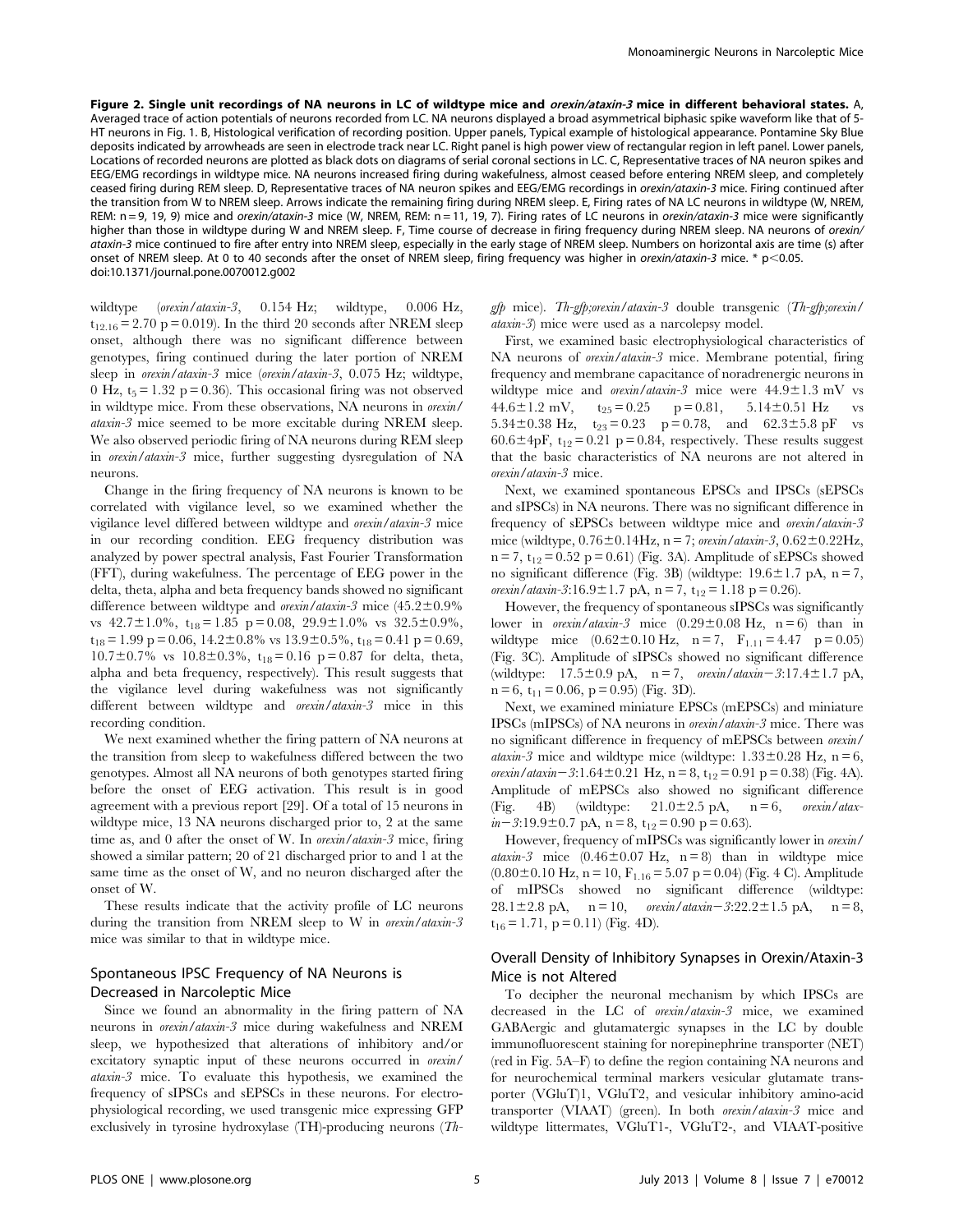

Figure 3. Spontaneous EPSCs and IPSCs in wildtype and orexin/ataxin-3 mice. We crossed these mice with Th-GFP mice for identification of NA neurons. sEPSCs and sIPSCs were recorded from NA neurons in the LC under whole cell patch clamp recording at a holding potential of  $-60$  mV. NA neurons were identified by green fluorescence. A. Cumulative probability plots of sEPSC inter-event intervals of wildtype indicated by open circles and orexin/ataxin-3 indicated by closed circles (n = 7, 200 ms bin). Inset in A shows mean sEPSC frequency of wildtype mice (WT) and orexin/ataxin-3 mice (Tg). B. Cumulative probability plots of sEPSC amplitude. Inset shows mean sEPSC amplitude of wildtype mice (WT) and orexin/ataxin-3 mice (Tg). C. Cumulative probability plots of sIPSC inter-event intervals (n = 6–7), showing decrease in sIPSC frequency in orexin/ataxin-3 mice. D. Cumulative probability plots of sIPSC amplitude.  $* p$ <0.05. doi:10.1371/journal.pone.0070012.g003

terminals were present in the neuropil, and distributed around NET-stained somata and dendrites of LC neurons.

We did not detect any obvious change in density of excitatory and inhibitory terminals. This was confirmed by no significant difference in the density of VGluT1-, VGluT2, and VIAATimmunostained terminals in the neuropil  $(n = 4-5)$  images from each mouse,  $p > 0.05$ , Fig. 5G).

These results suggest that the increase in firing frequency during W and NREM sleep in *orexin/ataxin-3* mice might be at least partly due to decreased activity of inhibitory neurons projecting to NA neurons, rather than a decrease in number of GABAergic synaptic innervations to NA neurons.

# **Discussion**

Since orexins are thought to play an important role in regulation of monoaminergic neurons, it is reasonable to hypothesize that orexin neuronal loss leads to alterations in functions of monoaminergic neurons. Previous studies reported that, in the narcoleptic dog, noradrenergic cells of the locus coeruleus ceased discharge during cataplexy, while dorsal raphe REM sleep-off neurons did not cease discharge during cataplexy [28,30]. However, no report has thus far examined abnormality of firing patterns of these neurons during the transitions of behavioral states.

In this study, we recorded single-unit activities of 5-HT neurons and NA neurons in the DR and LC of wildtype and narcoleptic mice. These nuclei receive major orexinergic innervations and are known to be involved in sleep/wakefulness regulation. We found that the firing pattern of NA neurons was markedly altered in narcoleptic mice, and this change might be due to functional change of GABAergic input to these cells.

Our previous studies showed that orexin/ataxin-3 mice had reduced mean wakefulness duration and increased number of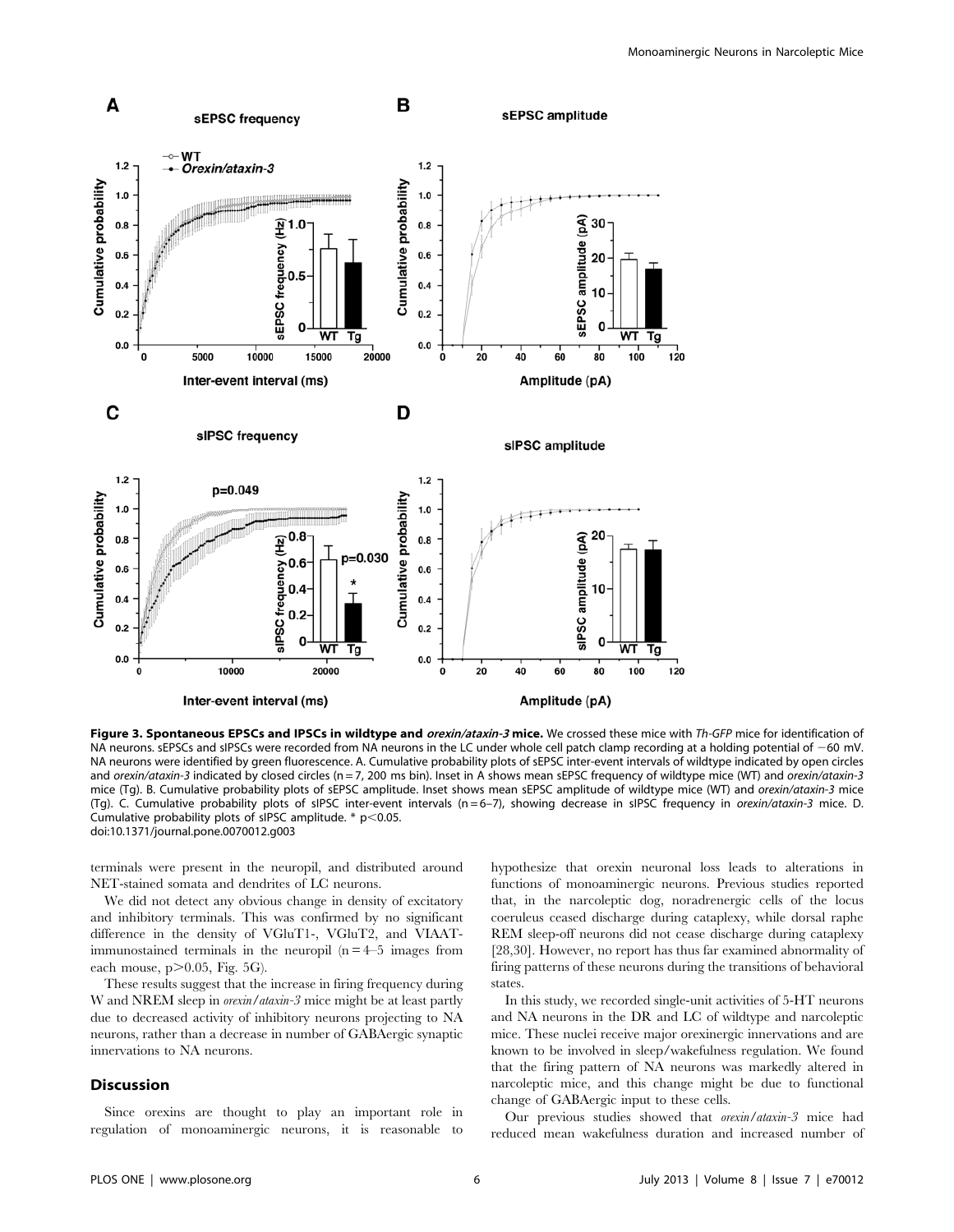

Figure 4. Miniature EPSCs and IPSCs in wildtype and orexin/ataxin-3 mice. The frequency of mIPSCs was decreased in LC neurons of orexin/ ataxin-3 mice. A. mEPSCs were recorded by whole cell patch clamp at a holding potential of  $-60$  mV. Cumulative probability plots of mEPSC interevent intervals of wildtype indicated by open circles and orexin/ataxin-3 indicated by closed circles (n = 6-8, 200 ms bin). Inset in A shows mean mEPSC frequency of wildtype mice (WT) and orexin/ataxin-3 mice (Tg). B. Cumulative probability plots of mEPSC amplitude. Inset shows mean mEPSC amplitude of wildtype mice (WT) and orexin/ataxin-3 mice (Tg). C. Cumulative probability plots of mIPSC inter-event intervals (n = 8-10), showing decrease in mIPSC frequency in orexin/ataxin-3 mice. D. Cumulative probability plots of mIPSC amplitude. \* p<0.05. doi:10.1371/journal.pone.0070012.g004

episodes of wakefulness in a freely moving condition during the dark period [27]. Orexin knockout mice and *orexin/ataxin-3* mice also showed fragmentation of NREM sleep [26], which is consistent with the nocturnal awakenings often seen human narcolepsy. This abnormality of NREM sleep, characterized by difficulty in maintaining consolidated NREM sleep, cannot be simply explained by orexin deficiency, because orexin neuronal activity ceases during NREM sleep [25]. Therefore, we hypothesized that chronic alteration of orexin receptor-expressing neurons, due to compensatory changes of these cells, might be responsible for the instability of NREM sleep in orexin/ataxin-3 mice. To evaluate this possibility, we performed in vivo extracellular recording of NA neurons and 5-HT neurons in these mice.

As compared to rats, 5-HT neurons in the DR of mice demonstrated lower firing frequency during wakefulness, while the firing frequency of these neurons during NREM sleep and REM sleep exhibited a similar pattern to that in rats [22,31]. Spike form was nearly identical to that in rats [31,32]. 5-HT neurons of both wildtype mice and *orexin/ataxin-3* mice fired rapidly during W, decreased during NREM sleep, and ceased during REM sleep in a similar manner (Fig. 1C, D). There was no significant difference in the firing frequency of 5-HT neurons between wildtype mice and orexin/ataxin-3 mice (Fig. 1E). These results suggest that chronic deficiency of orexin neurons does not have large impact on the firing pattern of 5-HT neurons in DR during sleep/wake states in this experimental condition, although during NREM sleep, firing frequency tended to be increased in orexin/ataxin-3 mice (Fig. 1E).

On the other hand, NA neurons of orexin/ataxin-3 mice showed significantly higher firing frequency than that in wildtype mice during W and NREM sleep (Fig. 2E). In wildtype mice, unlike 5- HT neurons in the DR, NA neurons in the LC almost completely ceased firing before the onset of cortical EEG synchronization (Fig. 2C). This firing pattern is in good agreement with a previous report [29]. However, NA neurons in orexin/ataxin-3 mice showed residual firing after the transition to NREM sleep (Fig. 2F). Since noradrenergic tone plays an important role in arousal, the increase in firing of NA neurons in the LC during NREM sleep might contribute to the instability of NREM sleep in narcolepsy and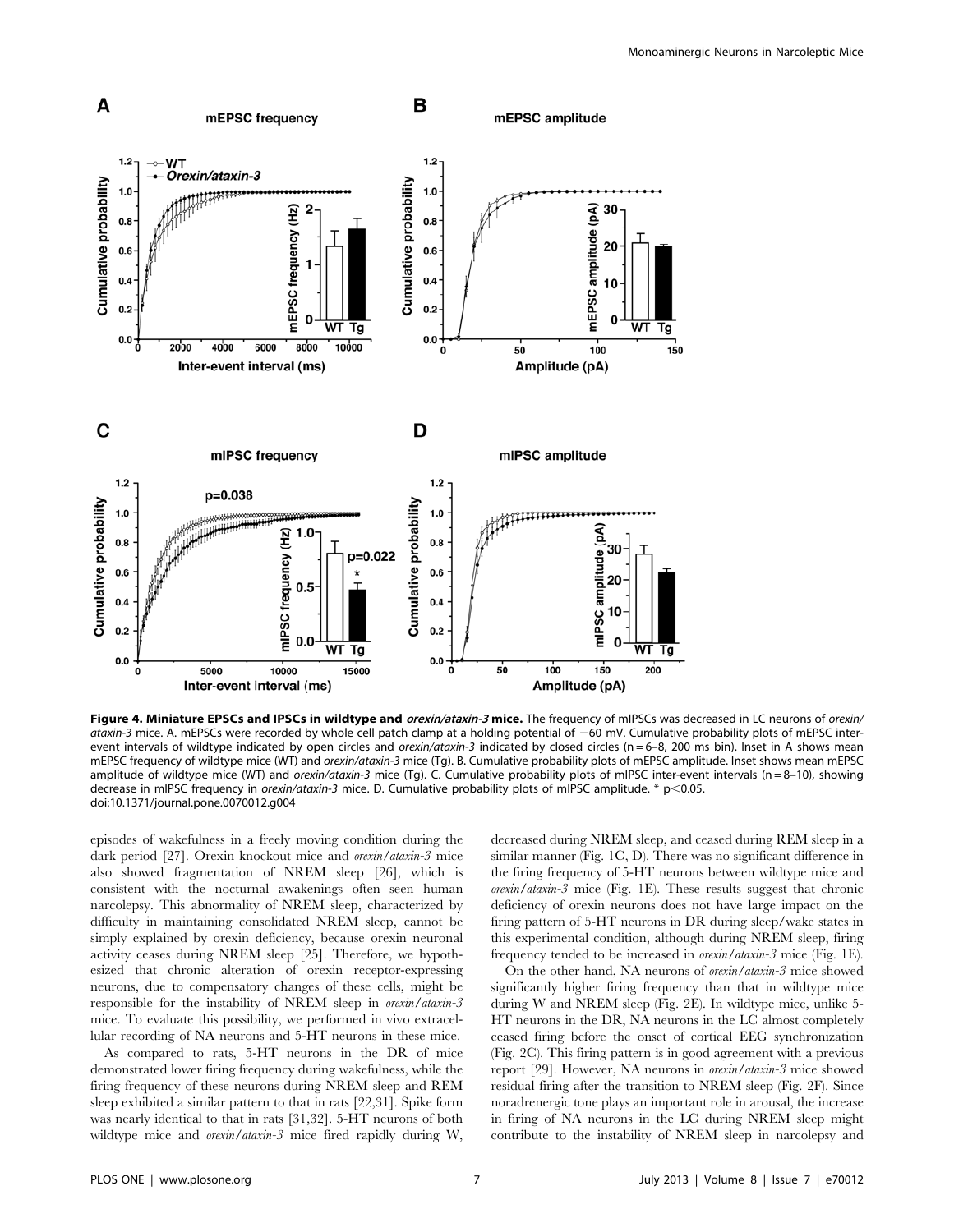

Figure 5. Expressions of norepinephrine transporter (red) and GABAergic/glutamatergic terminal markers (green) in LC of wildtype mice (A–C) and *orexin/ataxin-3* (D–F) mice. A, D, VGluT1; B, E, VGluT2; C, F, VIAAT. Each of the neurochemically-identified terminals is distributed in the neuropil around NET-stained perikarya and dendritic processes of LC neurons. G. Density of VGluT1- (left), VGluT2- (middle), and VIAAT-labeled (right) terminals per 1  $\mu$ m<sup>2</sup> of neuropil area. The total measured area was 55,245 and 50,018  $\mu$ m<sup>2</sup> for VGluT1, 43,658 and 49,415  $\mu$ m<sup>2</sup> for VGluT2, and 67,799 and 54,575  $\mu$ m<sup>2</sup> for VIAAT in wildtype and *orexin/ataxin-3* mice, respectively. Scale bar, 20  $\mu$ m. doi:10.1371/journal.pone.0070012.g005

might be related to the frequent nocturnal awakenings in narcoleptic patients.

Moreover, the firing rate of NA neurons during W was also increased in orexin/ataxin-3 mice (Fig. 2E). These observations suggest that an increased firing rate of NA neurons, causing imbalance between NA neurons and 5-HT neurons, might possibly be related to behavioral arrests seen in orexin/ataxin-3 mice [27]. Conversely, the change in firing pattern of NA neurons at the transition from sleep to wakefulness in orexin/ataxin-3 mice was comparable to that in wildtype mice. These neurons increase firing before the end of NREM sleep and thereby herald the return of the waking state by several seconds. This suggests that the increase in firing rate of NA neurons upon wakening is not dependent on the orexin system.

In addition, we found that the frequencies of sIPSCs and mIPSCs of NA neurons are significantly decreased in orexin/ataxin-3 mice (Figs. 3, 4). However, we could not detect a histological change of synapses in the LC (Fig. 5). Therefore, functional, rather than structural changes of synapses might occur in orexin/ataxin-3 mice.

The inactivation of NA neurons during sleep is thought to be due to tonic GABAergic inhibition. Moreover, during W, NA neurons are under GABAergic inhibitory tone [33]. It was recently proposed that their inactivation during REM sleep is due to tonic GABAergic inhibition arising from neurons located in the dorsal paragigantocellular reticular nucleus (DPGi) [34] and ventrolateral PAG (vlPAG) [35]. This GABAergic inhibition is thought to increase progressively during NREM sleep and REM sleep. Our present study suggests this GABAergic input to NA neurons might be altered in narcoleptic mice. Alternatively, it is possible that input from local GABAergic neurons is decreased, because there are OX1R- and OX2R-positive GABAergic interneurons in and around the LC [18].

The molecular mechanisms underlying the changes in GA-BAergic input to orexin neurons should be addressed in future studies. The reduced GABAergic input might result from compensatory changes of GABAergic input, with reduced net excitation of NA neurons due to loss of orexin neurons. These compensatory processes might explain why narcoleptics show an unstable NREM sleep state as well as an unstable wakefulness state.

# Materials and Methods

### Animals

All experimental procedures involving animals were approved by the Kanazawa University Animal Care and Use Committee and were conducted in accordance with NIH guidelines. All efforts were made to minimize animal suffering and discomfort and to reduce the number of animals used. Extracellular recordings were performed on male orexin/ataxin-3 hemizygous transgenic mice [27] and their wildtype littermates as control. Mice with both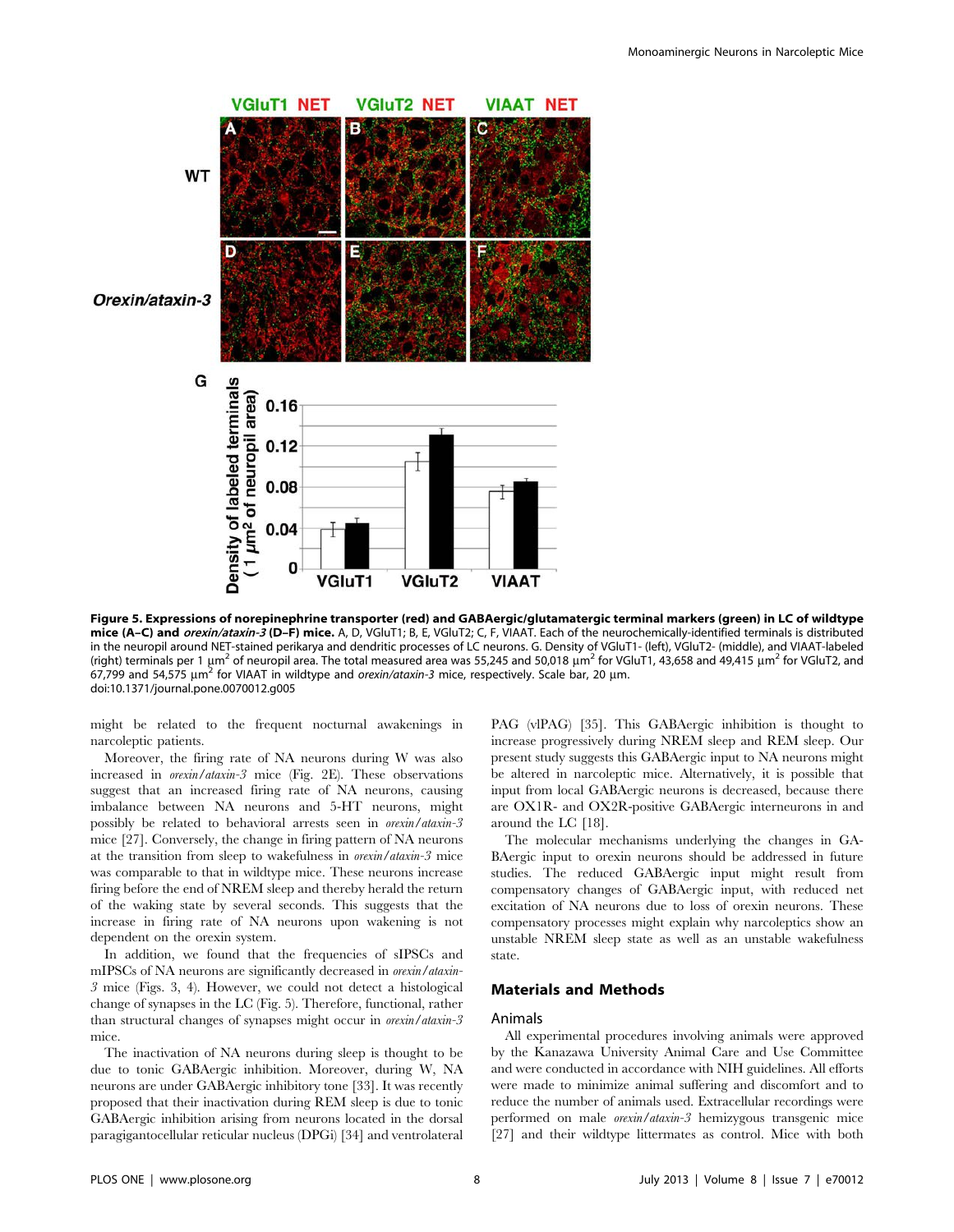genotypes (30–35 g body weight, 8–12 months old) were crossed to (with) C57BL/6J mice at least seven times. Tyrosine hydroxylase-GFP  $(Th\text{-}gfp)$  mice [36], in which green fluorescent protein in the tyrosine gene is specifically expressed in tyrosine hydoroxylaseexpressing cells, were used in patch clamp recordings. Patch-clamp recordings were performed on orexin/ataxin-3 and Th-gfp hemizygous double transgenic  $(Th\text{-}gfp\text{-}orexm/ataxin-3)$  mice and  $Th\text{-}gfp$ hemizygous transgenic mice as controls. Mice were maintained under a strict 12 hour light:dark cycle (light on at 8:45 a.m., off at 8:45 p.m.) in a temperature-  $(22^{\circ}C)$  and humidity-controlled room and fed ad libitum.

#### Drugs

6-Cyano-7-nitroquinoxaline-2,3-dione (CNQX), GABA, glutamate, DL-2-amino-5-phosphono-pentanoic acid (AP-5) (Sigma, St. Louis, MO, USA), and tetrodotoxin (TTX) (Wako, Osaka, Japan) were dissolved in physiological solution and applied by bath application. Picrotoxin was dissolved in ethanol and applied by bath application.

#### Extracellular Recording

Neuronal recording was performed on mice in an unanesthetized, head-restrained condition. Mice underwent operation under pentobarbital anesthesia (50 mg/kg i.p.) according to a procedure described previously [37,38]. In brief, electrodes for recording electroencephalographic (EEG) and neck electromyographic (EMG) activity were implanted, and a U-shaped plastic plate was attached to the skull using dental acrylic cement so that the mouse's head was fixed to the stereotaxic frame. After a 7-day recovery period, they were placed in a plastic box, and the Ushaped plate on their head was fixed to a stereotaxic frame. After habituation for at least five days, recording was performed from 13:00 to 18:00.

Single neuronal activity was recorded extracellularly through a glass pipette microelectrode filled with 0.5 M sodium acetate solution containing 2% Pontamine Sky Blue. The neuronal activity was amplified, and filtered with a high-pass cut-off frequency of 10 Hz and a low-pass cut-off frequency of 10 kHz. The activity was digitized at a sampling rate of 10 kHz with a CED 1410 data processor (Cambridge Electronic Design). 5-HT neurons in the dorsal raphe (DR) and NA neurons in the LC were discriminated from others by their longer-duration action potentials (time from onset of positive component to bottom of negative component  $>0.9$  ms), a shoulder on the falling phase (Figs. 1A, 2A), and the firing pattern during sleep-wakefulness cycles: tonic firing during wakefulness, decrease in frequency during slow wave sleep, and complete cessation of firing during REM sleep [5,29].

To mark the locations of neurons from which we recorded, Pontamine Sky Blue was injected from the recording electrode by passing a negative current  $(10-15 \text{ }\mu\text{A})$  for 6 min) to one or two recording sites in each electrode track. After the experiment, the animals were deeply anesthetized with pentobarbital and perfused through the left cardiac ventricle with 20 ml PBS followed by 20 ml of 4% paraformaldehyde in 0.1 M phosphate buffer. The brain was then removed, postfixed in the same fixative for 24 hr, and sectioned in the coronal plane at a thickness of  $40 \mu m$ . The sections were then stained with Neutral Red. Nicotinamide adenine diphosphate (NADPH)-diaphorase histochemical staining was used to visualize especially the serotonergic neurons in the DR. Brains and blood samples from some mice were subjected to measurements of CRH and corticosterone levels after the recording experiments.

#### EEG and EMG Recording

Male mice were anesthetized and chronically implanted for continuous monitoring of EEG/EMG as described previously (Chemelli et al., 1999). Animals were housed with a 12 hr light/ dark cycle and allowed to habituate to recording conditions for 1 week. Four male transgenic mice and three matched wild-type littermates were subjected to recording concurrently. EEG/EMG signals were amplified and filtered (EEG: 0.3–100 Hz, EMG: 30– 300 Hz) before being digitized at a sampling rate of 250 Hz, and displayed on a polygraph system. EEG/EMG records were visually scored into 4-s epochs of wakefulness, REM, and non-REM sleep according to standard criteria of rodent sleep [39]. Vigilance states of mice were divided into wakefulness (W), nonrapid eye movement sleep (NREM sleep) and rapid eye movement sleep (REM sleep). Quiet wakefulness (qW) was defined as the period of wakefulness with no or very low locomotor activity and whisker movement, which is often observed before entering NREM sleep.

#### Brain Slice Preparation

Th-gfp;orexin/ataxin-3 mice and Th-gfp hemizygous transgenic mice (6–8 weeks old) were anesthetized with isoflurane (Abbott, Osaka, Japan). The mice were decapitated under deep anesthesia. Brains were isolated in ice-cold cutting solution consisting of (mM): 280 sucrose, 2 KCl, 10 HEPES, 0.5 CaCl<sub>2</sub>, 10  $MgCl<sub>2</sub>$ , 10 glucose, pH 7.4, bubbled with 100%  $O_2$ . Brains were cut coronally into 300-um slices with a microtome (VTA-1000S, Leica, Germany). Slices containing the LC were transferred for at least 1 h into an incubation chamber at room temperature (RT;  $24-26^{\circ}C$ ) filled with extracellular solution containing (mM): 135 NaCl, 5 KCl, 1 CaCl2, 1 MgCl2, 10 HEPES, 10 glucose, pH 7.4.

#### Patch Clamp Recording

Th-gfp mice and Th-gfp;orexin/ataxin-3 double transgenic mice were used for whole cell patch clamp recordings. The slices were transferred to a recording chamber (RC-27L, Warner Instrument Corp., CT, USA) at  $32^{\circ}$ C on a fluorescence microscope stage (BX51WI, Olympus, Tokyo, Japan). EGFP is expressed in tyrosine hydroxylase neurons in the  $Th-gfp$  mouse brain, and neurons that showed GFP fluorescence were used for patch clamp recordings [36,40]. The fluorescence microscope was equipped with an infrared camera (C-3077, Hamamatsu Photonics, Hamamatsu, Japan) for infrared differential interference contrast (IR-DIC) imaging and a CCD camera (JK-TU53H, Olympus) for fluorescent imaging. Recordings were carried out with an Axopatch 200B amplifier (Axon Instruments, Foster City, CA) using a borosilicate pipette (GC150-10, Harvard Apparatus, Holliston, MA) prepared using a micropipette puller (P-97, Sutter Instruments, Pangbourne, UK) and filled with intracellular solution consisting of (mM): 125 K-gluconate, 5 KCl, 1 MgCl<sub>2</sub>, 10 HEPES, 1.1 EGTA-Na<sub>3</sub>, 5 MgATP, 0.5 Na<sub>2</sub>GTP, pH7.3 with KOH. Osmolarity of the solution was checked with a vapor pressure osmometer (model 5520, Wescor, Logan, UT). The osmolarity of the internal and external solutions was 280–290 and 320–330 mOsm/l, respectively. The liquid junction potential of the patch pipette and perfused extracellular solution was estimated to be  $-16.2$  mV and was applied to the data. The recording pipette was under positive pressure while it was advanced toward an individual cell in the slice. A tight seal of  $0.5-1.0$  G $\Omega$  was made by applying negative pressure. The membrane patch was then ruptured by suction. The series resistance during recording was  $10-25$  M $\Omega$  and was compensated. The reference electrode was an Ag-AgCl pellet immersed in the bath solution. During recordings, cells were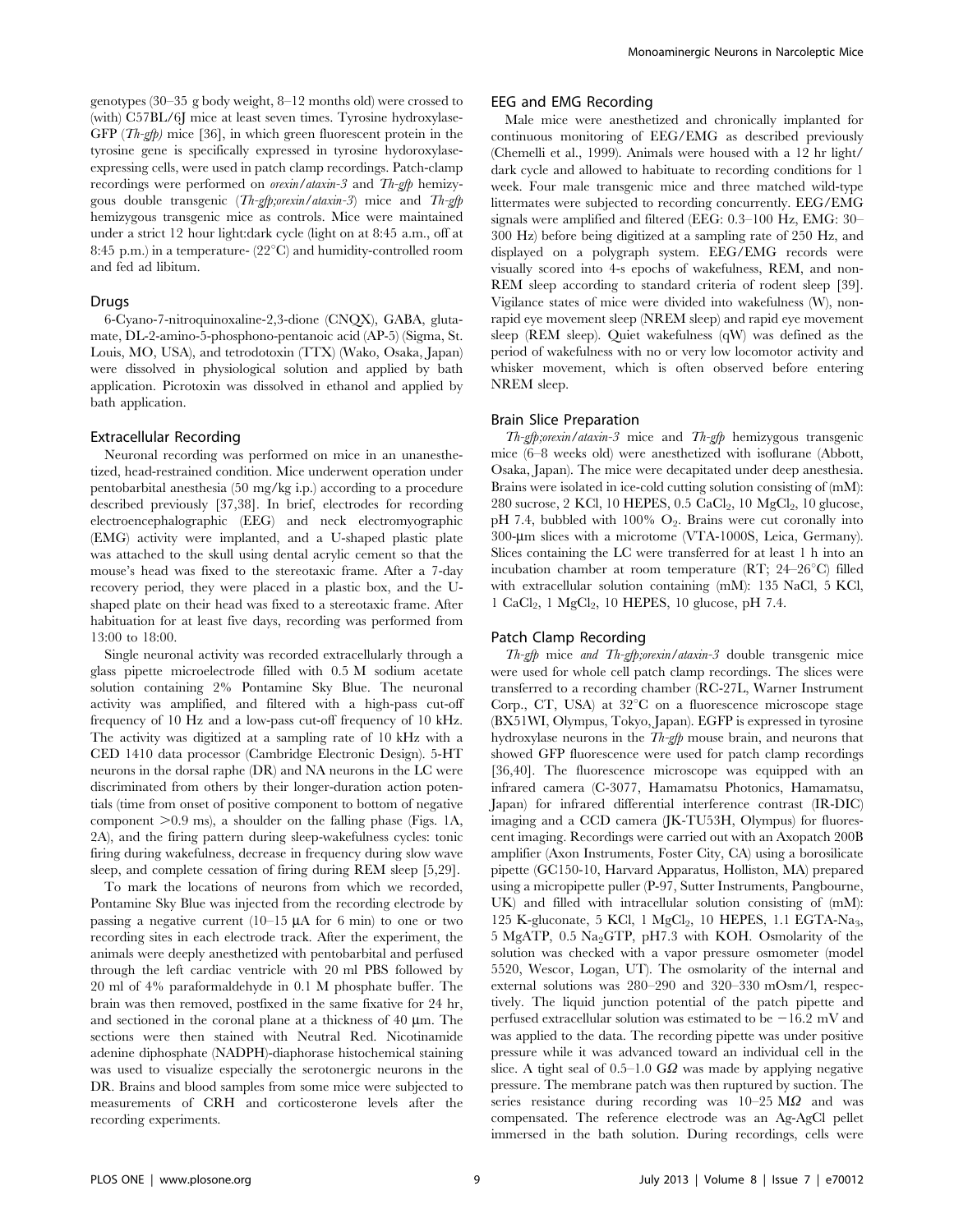superfused with extracellular solution at a rate of 1.0–2.0 ml/min using a peristaltic pump (K.T. Lab, Japan).

Spontaneous excitatory postsynaptic currents (sEPSCs), spontaneous inhibitory postsynaptic currents (sIPSCs), miniature excitatory postsynaptic currents (mEPSCs) and miniature inhibitory postsynaptic currents (mIPSCs) were recorded in NA neurons under whole cell voltage clamp mode at a holding potential of  $-60$  mV. sEPSCs were recorded using KCl-based pipette solution consisting of  $(mM)$ : 145 KCl, 1 MgCl<sub>2</sub>, 10 HEPES, 1.1 EGTA-Na<sub>3</sub>, 2 MgATP, 0.5 Na<sub>2</sub>GTP, pH7.3 with KOH and the sodium channel blocker QX-314 (1 mM) to inhibit action potentials in the recording neuron and in the presence of picrotoxin  $(100 \mu M)$  in the extracellular solution. sIPSCs were recorded using KCl-based pipette solution containing QX-314 (1 mM) in the presence of AP-5 (50  $\mu$ M) and CNQX (20  $\mu$ M) in the extracellular solution. mEPSCs were recorded using KCl-based pipette solution in the presence of picrotoxin (100  $\mu$ M) and tetrodotoxin (1  $\mu$ M) in physiological solution consisting of (mM): 125 NaCl, 2.5 KCl,  $1.25$  NaH<sub>2</sub>PO<sub>4</sub>, 26 NaHCO<sub>3</sub>, 2 CaCl<sub>2</sub>, 1 MgSO<sub>4</sub>, 11 glucose, bubbled with 95%  $O_2$  and 5%  $CO_2$ . mIPSCs were recorded using KCl-based pipette solution in the presence of AP-5 (50  $\mu$ M), CNQX  $(20 \mu M)$  and tetrodotoxin  $(1 \mu M)$  in physiological solution. The frequencies of sEPSCs, sIPSCs, mEPSCs and mIPSCs were measured using Minianalysis software; only those events with amplitude  $>10$  pA were used. Frequency and amplitude were presented as the mean of 200 sec duration.

### Immunohistochemistry

Mice were fixed transcardially with 4% paraformaldehyde in 0.1 M sodium phosphate buffer (pH 7.2, PB) followed by 4 hr postfixation of excised brains at  $4^{\circ}$ C. Paraffin sections through the LC were incubated with 10% normal donkey serum for 20 min, a mixture of primary antibodies overnight  $(1 \mu g/ml)$  for each), and a mixture of Alexa Fluor 488-conjugated (Invitrogen, Carlsbad, CA) and Cy3-labeled (Jackson ImmunoResearch, West Grove, PA) secondary antibodies (1:200) for 2 hr. As primary antibodies, we used guinea pig or goat anti-plasmalemmal epinephrine transporter (NET) [41], rabbit anti-type 1 and 2 vesicular glutamate transporters (VGluT1 and VGluT2) [42], and rabbit anti-vesicular inhibitory amino acid transporter (VIAAT) [43] antibodies. Images were taken with a laser scanning microscope (FV1000, Olympus, Tokyo, Japan) equipped with a HeNe/Ar laser system. To avoid bleed-through into adjacent detection channels, Alexa 488 and Cy3 were excited sequentially using the 488 nm and 543 nm excitation laser lines, respectively, and emissions were collected using a spectral detection system configured with a galvanometer diffraction grating in combination with a variable slit for high-resolution wavelength separation. Images were acquired using a PlanApoN  $(60 \times 1.42)$ , oil immersion) objective lens (Olympus) with an appropriated pinhole to obtain one Airy unit for 496–508 nm emission wavelengths (optical section

# References

- 1. Sakurai T (2007) The neural circuit of orexin (hypocretin): maintaining sleep and wakefulness. Nat Rev Neurosci 8: 171–181.
- 2. Sakurai T, Mieda M (2011) Connectomics of orexin-producing neurons: interface of systems of emotion, energy homeostasis and arousal. Trends Pharmacol Sci 32: 451–462.
- 3. Nambu T, Sakurai T, Mizukami K, Hosoya Y, Yanagisawa M, et al. (1999) Distribution of orexin neurons in the adult rat brain. Brain Res 827: 243–260.
- 4. Peyron C, Tighe DK, van den Pol AN, de Lecea L, Heller HC, et al. (1998) Neurons containing hypocretin (orexin) project to multiple neuronal systems. J Neurosci 18: 9996–10015.
- 5. Trulson ME, Jacobs BL (1979) Raphe unit activity in freely moving cats: correlation with level of behavioral arousal. Brain Res 163: 135–150.

thickness,  $1.0 \mu m$ ). Images were captured with confocal software (FV10-ASW, ver.1.7, Olympus), and digitized at 12 bit resolution into an array of  $640\times640$  pixels (pixel size, 0.1 µm). To compare the density of immunostained nerve terminals in the neuropil of the LC, we measured the number of immunostained terminals and the area of neuropil, excluding neuronal somata and capillaries, using MetaMorph software (Molecular Devices, Downingtown, PA). Genotypic differences in terminal density were statistically evaluated by Student's  $t$ -test.

#### Tissue and Blood Collection and Serum Analysis

To determine the effect of a restrained condition on serum corticosterone level, blood from wild type and orexin/ataxin-3 mice was collected under deep anesthesia. About 400–500 µl blood was collected from the heart. Blood was incubated at  $37^{\circ}$ C for 30 min, then at  $4^{\circ}$ C for 12 h followed by centrifugation at  $4^{\circ}$ C (1200 g, 30 min) to collect serum. The brain was carefully removed and the hypothalamus collected. Samples of the brain and serum were stored at  $-80^{\circ}$ C until measurement. The level of serum corticosterone was determined by a solid-phase radioimmunoassay.

#### CRF mRNA

Total RNA was isolated from the hypothalamus of restrained mice using a RNeasy lipid tissue minikit (Qiagen) according to the manufacturer's instructions. cDNA was generated from 500 ng of total RNA using Superscript III First-Strand Synthesis Supermix for qRT-PCR (Invitrogen). qPCRs was performed in a Light- $Cycler^@$  480 II (Roche Applied Science) with an appropriate Universal Probe (Roche). mRNA expression of the CRF and  $\beta$ actin genes was measured using LightCycler<sup>®</sup> 480 software version 1.5.0 (Roche Applied Science). mRNA quantification of each target gene under each condition was normalized to  $\beta$ -actin.

#### Statistical Analysis

Data were analyzed by unpaired Student's *t*-test using the Stat View 5.0 software package for Macintosh (Abacus Concepts, Berkeley, CA, USA). Data of cumulative probability plots of EPSC and IPSC were analyzed by repeated measures ANOVA. Probability (p)-values less than 0.05 were considered statistically significant.

#### Acknowledgments

The authors thank Dr. Wendy Gray for reading the manuscript.

#### Author Contributions

Conceived and designed the experiments: YK TS. Performed the experiments: NT TT MU K. Konno. Analyzed the data: NT AY MW TS. Contributed reagents/materials/analysis tools: K. Kobayashi. Wrote the paper: NT TS.

- 6. Hobson JA, McCarley RW, Wyzinski PW (1975) Sleep cycle oscillation: reciprocal discharge by two brainstem neuronal groups. Science 189: 55–58.
- 7. Puizillout JJ, Gaudin-Chazal G, Daszuta A, Seyfritz N, Ternaux JP (1979) Release of endogenous serotonin from ''encephale isole'' cats. II - Correlations with raphe neuronal activity and sleep and wakefulness. J Physiol (Paris) 75: 531– 537.
- 8. Foote SL, Aston-Jones G, Bloom FE (1980) Impulse activity of locus coeruleus neurons in awake rats and monkeys is a function of sensory stimulation and arousal. Proc Natl Acad Sci U S A 77: 3033–3037.
- 9. Vanni-Mercier G, Sakai K, Jouvet M (1984) [Specific neurons for wakefulness in the posterior hypothalamus in the cat]. C R Acad Sci III 298: 195–200.
- 10. Szymusiak R, Iriye T, McGinty D (1989) Sleep-waking discharge of neurons in the posterior lateral hypothalamic area of cats. Brain Res Bull 23: 111–120.